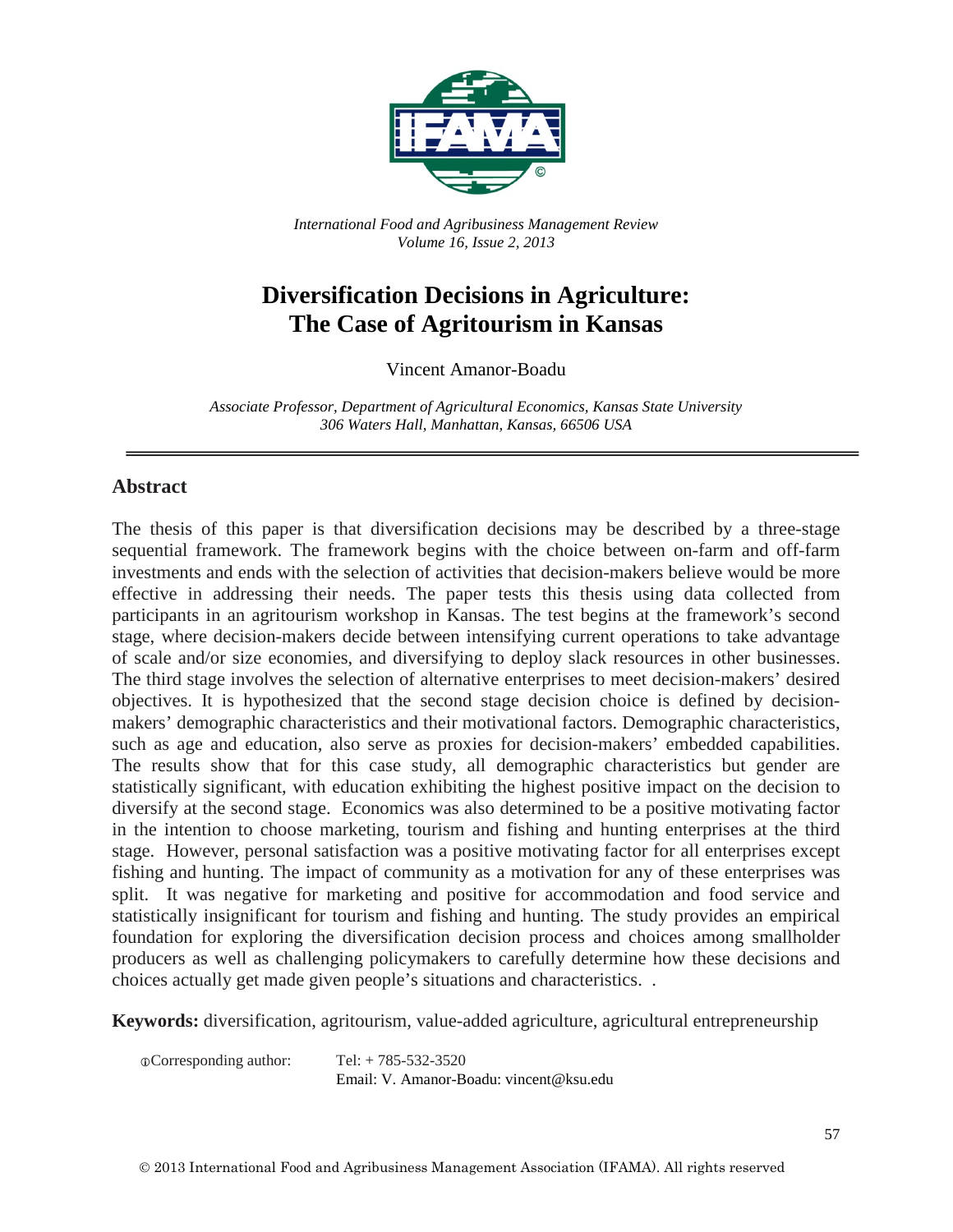## **Introduction**

The 2007 Census of Agriculture (NASS/USDA, 2010) indicated that while 54.4 percent of agricultural producers in the U.S. considered farming/ranching as their primary occupation in 1987, only 45.1 percent do so three decades later. The share of farm income emanating from farm operations has also been declining. For instance, it averaged 41.6 percent between 1960 and 1969 and only 10.8 percent between 2000 and 2009 (Economic Research Service/USD, 2011). Another interesting observation is that although average farm household incomes increased through the decades, they did so at a decreasing rate; from 142 percent between the average in the 1960s and 1970s to 58.57 percent between 1990s and the 2000s in nominal terms.

Some producers have responded to the prevailing income challenges by expanding their operations to gain scale and/or size economies while others have sought off-farm employment. Unfortunately, other producers are unable, for one reason or another, to do either. For them, policymakers have tried to encourage them to diversify their operations into on-farm ventures (Morehardt et al. 2004). These ventures encompass value addition, farmers' market, agritourism and other similar ventures. Bernardo et al. (2004) note that the attractiveness of agritourism to producers rests on its potential to increase farm incomes and enhance utilization of farm resources. Agritourism has also been found to have the potential to enhance local communities when visitors purchase goods and services beyond those they find on the destination farm (Hamzah et al., 2012). Compared to Europe, however, agritourism is still a fringe activity in the U.S. For example, while it contributes to the incomes of nearly a third of British farmers and even higher in France and Italy (Bernardo, 2004), only about 2.5 percent of U.S. farmers receive income from agritourism activities (Brown and Reader, 2007). The offerings of these farms are defined to a large extent by their location. For example, farms offering recreation agritourism tend to be located closer to cities in order to leverage the large human population while those offering hunting and similar products tend to be in rural areas.

The agritourism participation rate in Kansas is lower than the national average, estimated at about 1.4 percent in 2007 (NASS, 2010). However, the proportion of farms receiving \$5,000 or more from agritourism activities increased from 9 percent in 2002 to 21 percent by 2007. What is more remarkable is the change in the distribution of total revenue from agritourism activities. Total revenue from agritourism activities in Kansas was about \$2.9 million in 2002 and farms receiving less than \$5,000 from these activities accounted for about 40.6 percent of this amount. By 2007, the total revenue from agritourism in Kansas had increased to about \$8.1 million and the share of those receiving less than \$5,000 had declined to about 12.2 percent. Thus, while relative participation may be declining, the contribution to agritourism to the incomes of participating farms is increasing.

It is hypothesized that producers choosing to adopt agritourism and other on-farm ventures exhibit certain characteristics, and these characteristics influence their diversification decisions. This research develops a framework and tests this hypothesis using a target group of Kansas producers with particular interest in agritourism. The size and localized nature of the sample suggests that the results must be interpreted as insights that could contribute to the development of the appropriate strategies to help producers and policymakers considering agritourism as vehicles for addressing smallholder producers' income challenges in regions resembling Kansas.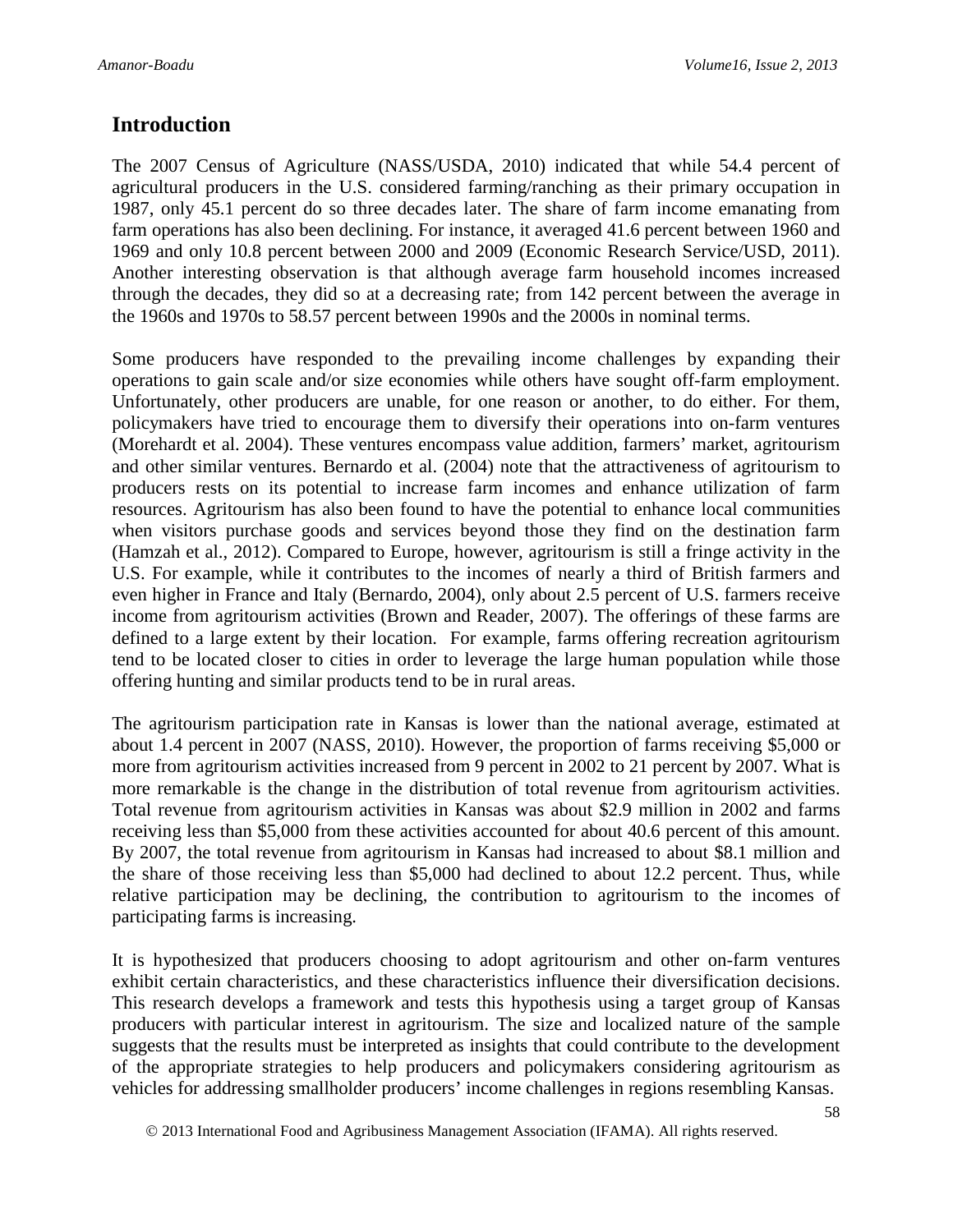## **Literature Review**

The results from studies on diversification generally point to improved performance when firms diversify into related businesses and decreased performance when firms diversify into unrelated businesses (Stern and Henderson 2004; Bowman and Helfat 2001). For small businesses, the rationale for diversification may be more nuanced than strict profitability. It may be a decisionmaker's last ditch effort to ensure survival or maintain a particular way of life. This is particularly true in small agricultural businesses where the business contributes significantly to its owner's economic and social identities.

Agritourism has been seen as one opportunity offering producers a significant opportunity to differentiate themselves, and in so doing, build and sustain a competitive advantage in their chosen markets (Colton and Bissix 2005). Various public policies, including grants and educations programs, have contributed to a boom in agritourism and other diversification initiatives in Europe (Walford 2003; Morgan et al. 2010), North America (Nickerson et al. 2001; McGehee 2007; Leroux 2001), and Australia (Ollenburg and Buckley 2007). There are also signs of an emergence of agritourism initiatives in Africa (van der Merwe 2012) and Asia (Kumbhar, 2011). Additionally, value-added initiatives are emerging as alternative business opportunities for small producers in both developed and developing countries. For example, Lawal et al. (2011) report that Nigerian cashew producers who processed their cashews into juice had incomes that were significantly higher than those who did not. Likewise, Biarari et al. (2006) show higher economic value for turmeric producers in India who produced consumer-ready products. These initiatives are seen as not only helping the farm families involved in them but also contributing towards local and regional economic development (Brenes et al. 2011).

While the decision to embark on value addition is often straight-forward, i.e., increasing the value producers get from their production, the decision to pursue agritourism is often more complex. As a result, factors motivating agritourism ventures have dominated the literature (Nickerson et al. 2001; Mace 2004; McGehee and Kim 2004; Ollenburg and Buckley 2007). Nickerson et al. for example, identify three motivating factors for agritourism ventures in Montana: economic; social; and external. Economic factors included income generation and minimization of income variability while social factors encompassed meeting new people and building new relationships. External factors were defined to include concerns about loss of government subsidies to agriculture and a desire to educate consumers about agriculture. The study showed that economic factors were the primary motivators for Montana producers to diversify into agritourism and social factors were secondary. Contrarily, Ollenburg and Buckley (2007) show that social factors were marginally more important than economic factors in Australia. Their results on Australian producers were similar to those of McGehee and Kim (2004) who replicated the Montana study by Nickerson and his colleagues in Virginia. McGehee and Kim conclude that diversification decisions are hardly motivated by a single factor and that any attempt to categorize motivating factors into one or another category is not only inaccurate in context but also in fact.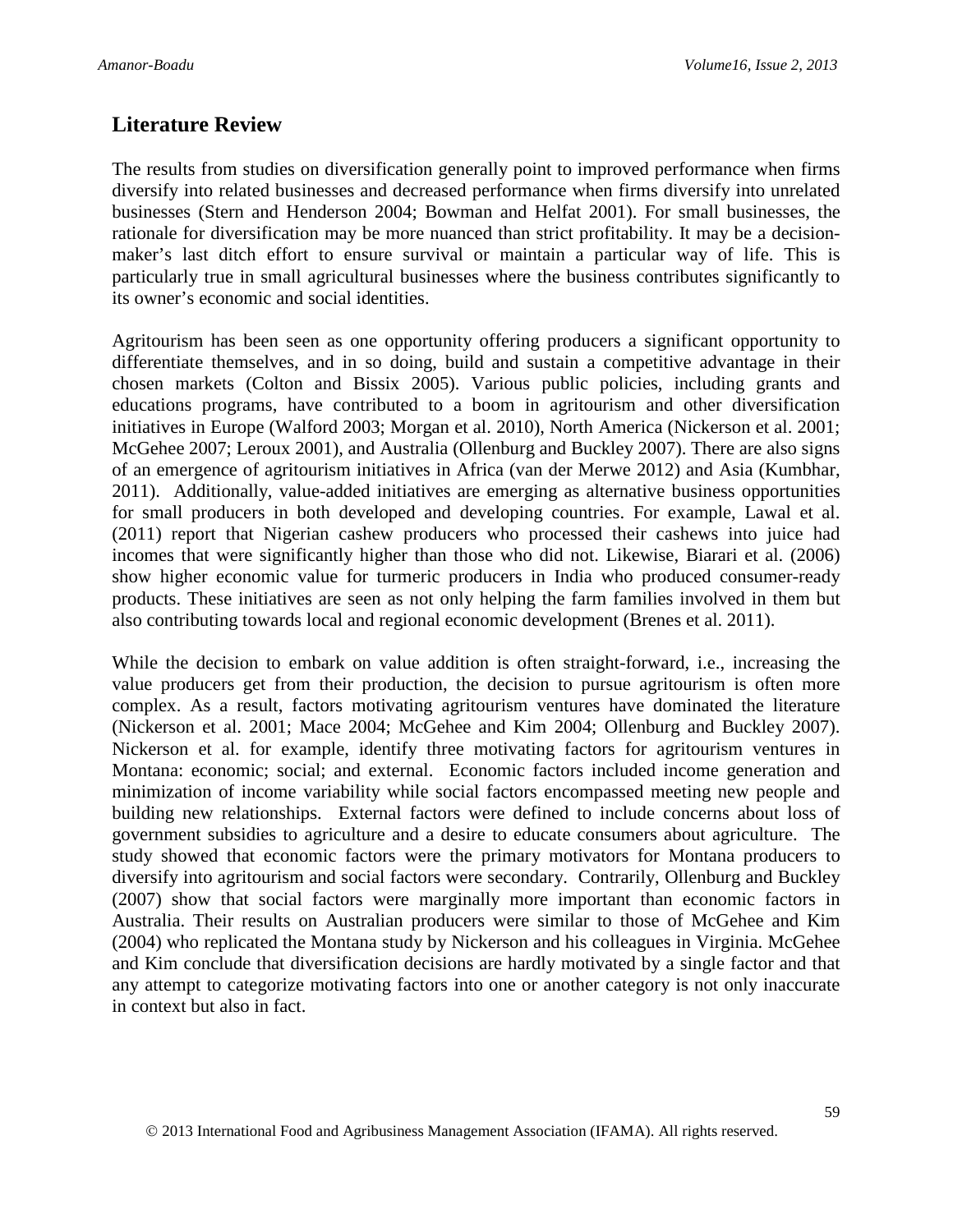# **Conceptual Framework**

A producer's decision to diversify, like all human actions, is triggered by the recognition of an untenable situation (von Mises 1966). The diversification decision may be structured into a number of distinct steps, as described by the human action literature (von Mises 1966). First, the producer must be able to conceive of at least one alternative solution that is believed to have the potential to address the current untenable situation. Second, the producer must have access to or control over resources that are required to implement the preferred alternative solution. Finally, the producer must believe in his capability to create the preferred situation by using available resources. The foregoing process has been discussed extensively in the literature (von Mises 1966).

Suppose now that a producer's household income is decreasing and suppose the producer decides to do something about this observation. Figure 1 illustrates the alternative decision paths that may be pursued by the producer after this recognition. The first decision (Stage I) involves a consideration of on-farm versus off-farm solutions. It is assumed from here on that the producer has both tangible and intangible resources – such as labor, land, equipment, knowledge and creativity–which may be deployed in any chosen enterprise. Choosing the off-farm solution path directs the producer towards securing off-farm employment and deploying at least some of current labor away from the farm, as seen in the 54 percent of producers who have off-farm employment as their primary occupation (Economic Research Service 2011). An on-farm solution will be based on an expectation that deploying labor and other resources on-farm would provide higher benefits given the producer's realities and other constraints.



**Figure 1**. Conceptual Framework of Decision Paths to Diversification Investments

2013 International Food and Agribusiness Management Association (IFAMA). All rights reserved.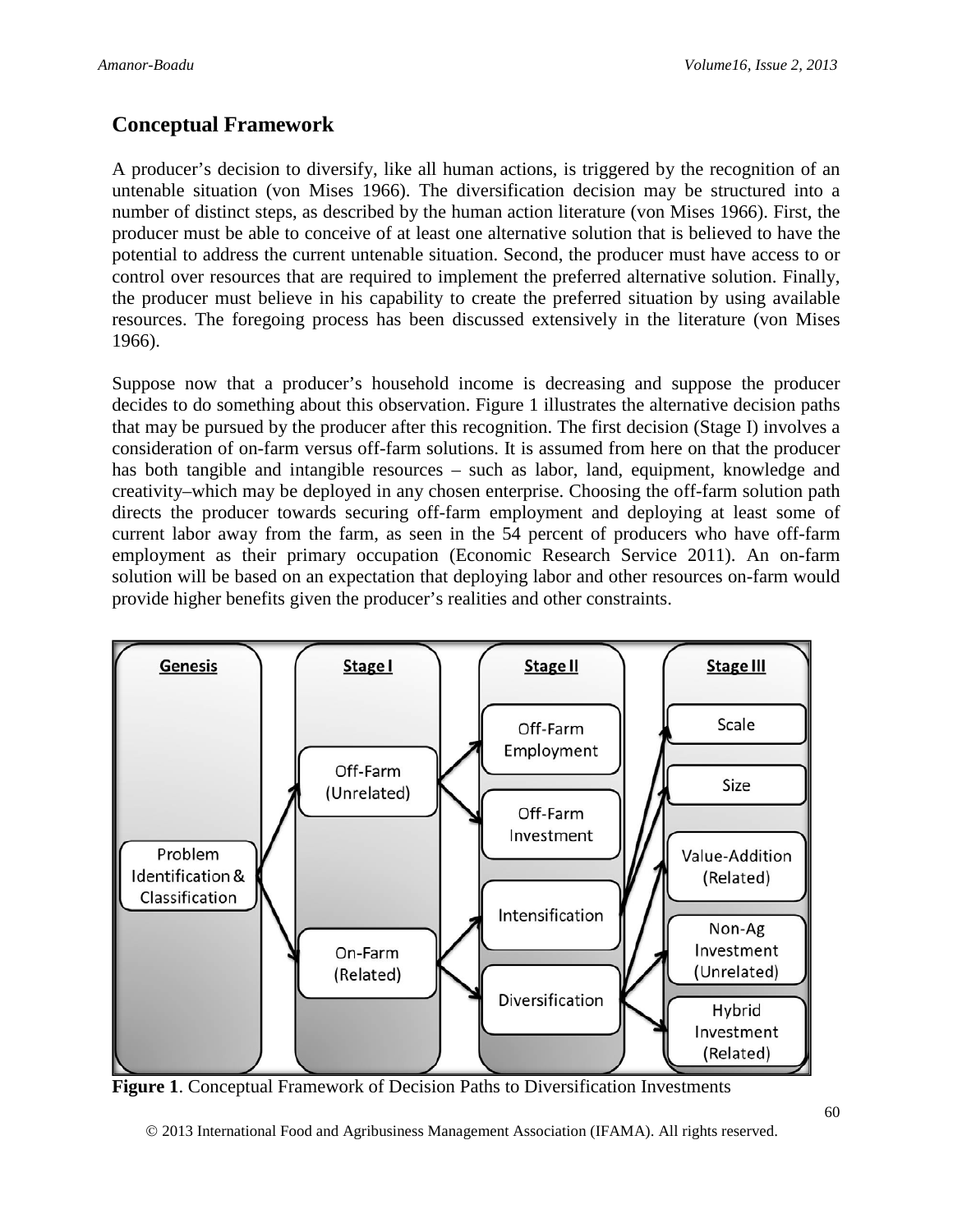Selecting an on-farm solution engenders a dichotomous decision rule in the second stage of the decision-making process: diversification or intensification solution. Under intensification, the producer would choose to intensify resource utilization in current activities, hoping to increase efficiency through scale and/or size economies. Under diversification, the decision-maker chooses instead to invest available slack resources in farm-related or non-farm-related enterprises with an expectation for higher monetary and/or non-monetary benefits. Stage III involves that selection of specific activities or enterprises to invest in to achieve the desired results.

Assuming resources as given and capabilities as embedded in an individual's characteristics (Wagle 2009), a producer's path selection process is modeled as a function of his demographic characteristics and motivational factors. Demographic characteristics include age, education, family situation, and income. Berglann et al. (2011), in exploring the origins of entrepreneurial action in Norway, showed that gender, income, children and education all mattered. Similarly, Nga and Shamuganathan (2010) report the importance of demographic factors in influencing entrepreneurs' start-up intentions. These variables have also been found to be true in agricultural diversification decisions (McElwee and Bosworth 2010).

Motivational factors are often invisible external and internal antecedents defining intent and action (Deci 2000; Locke and Latham 2004; Carsrud and Brannback 2011). Motivation for entrepreneurial action may exhibit social embeddedness and the search for personal satisfaction that may be stronger than economic motivations, such as income (Langevang et al. 2012). Nickerson et al. (2001) and McGehee (2007) as well as a few others have explored the role of motivation in starting new non-traditional agricultural ventures, such as agritourism. These studies show that motivation variables do influence decisions and economic motivations are not always the primary drivers (McGehee and Kim 2004).

### **Data and Methods**

The early 2000s were one of the toughest periods in U.S. production agriculture in recent memory. It prompted various government agencies and land grant universities to embark on finding innovative approaches to help producers deal with declining incomes. Kansas Department of Commerce collaborated with the Ag Innovation Center at Kansas State University to offer business development education workshops and one-on-one consulting services to Kansas producers interested in diversifying their operations. The data for the research were collected using a structured questionnaire at one of these workshops in 2004. The questionnaire had been tested for reliability and validity at two earlier workshops. Workshop participants received a survey questionnaire in their registration packet and were instructed to complete the questionnaire and return it to the registration desk before the end of the conference. A total of 120 out of the 187 distributed questionnaires were turned in, implying a response rate of 64.2 percent. Eight questionnaires were discarded for incompleteness, leaving 112 for analysis.

It is important to acknowledge the limited nature of the data because all participants were Kansas producers. Additionally, by choosing to attend an agritourism workshop, these respondents had revealed their bias towards a diversification strategy. As a result, the ensuing results must be interpreted carefully as a special case study of Kansas agricultural producers with specific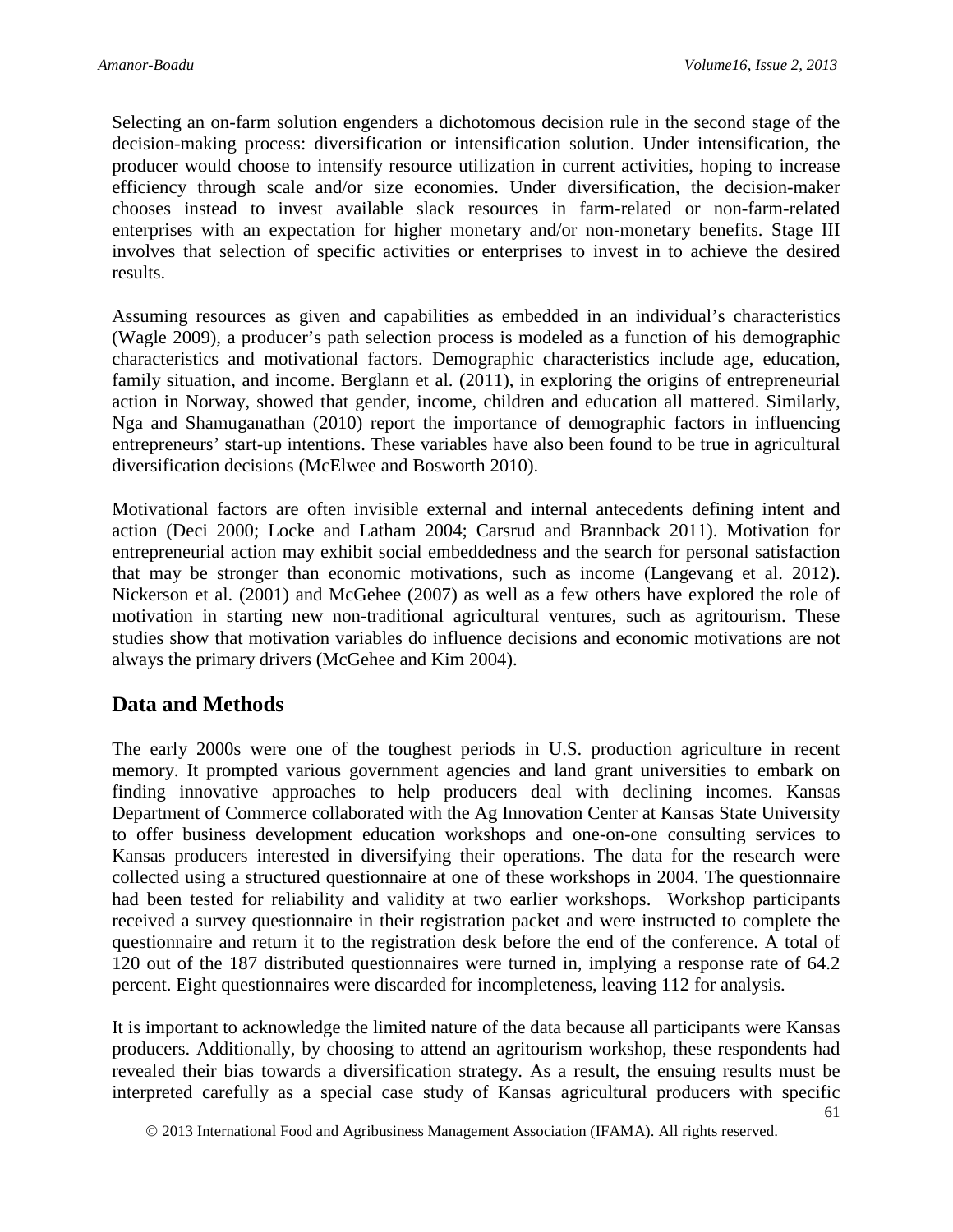interest in agritourism. Applications of these results must be within the context of providing insights into the role and effects of the explanatory variables in determining choices and the importance of evaluating local conditions to ensure accuracy.

The study was designed to test the conceptual process underlying the diversification decision model presented in Figure 1.Because the respondents had chosen to attend a business development workshop, their implicit recognition of the untenable situation in which they find themselves may be assumed. Furthermore, because the workshop was advertised as an agritourism workshop, it is fair to assume participants' interest in exploring on-farm diversification opportunities, such as agritourism. The analyses, therefore, begin at Stage II of the model.

Any respondent's Stage II decision is treated as a binary choice, *Di*, with diversification as the outcome of interest. Hence, the probability, *pi*, that a decision-maker chooses to diversify may be defined as a function of the decision-maker's demographic characteristics, *Xi*, with coefficient estimates β, presented as follows:

(1) 
$$
p_i = Pr(D_i = 1) = F(x_i|\beta) = \frac{e^{x_i \beta}}{1 + e^{x_i \beta}}
$$

The demographic characteristics included here are gender, family income, number of children in the household, adults in the household, respondent's age and education level attained and the extent to which the respondent considers him or herself an entrepreneur. All the variables, with the exception of age and education level, are categorical.

Stage III decision choices have been studied extensively (Brandth, 2010; Barbieri and Mshenga, 2008; Bowen et al. 1991). In this research, Stage III analyses focused on determining the effect of demographic and motivation variables on the probability that a decision-maker would select a particular enterprise type as a diversification solution. The choice problem is modeled as a binomial logistic problem for each of the identified enterprises emanating from the survey.

The relevant summary statistics are presented in Table 1. It shows that about 63.4 percent of respondents were male and respondents' average age was about 49.4 years. Not all respondents identified agricultural production as their primary occupation because only 73.2 percent identified themselves as producers. Also, while 33.9 percent indicated they were currently operating an agritourism venture, 61.6 percent of respondents indicated an intention to embark on an agritourism venture. The average contribution of agritourism to the household income of those currently operating agritourism ventures was 17.7 percent. However, the average expected contribution of agritourism to household income of those intending to operate an agritourism venture was 26.62 percent. That those intending to diversify expect higher contributions to income than incumbents' realized is consistent with earlier findings that show entrepreneurs' expectations consistently exceed realized performance (Lowe and Ziedonis 2006).

The average years of formal education was approximately 13.7 years, with a standard deviation of about 3.2 years. This implied that the average education was a year or so above high school, suggesting some college. About 33.9 percent had one or more children younger than 18 years in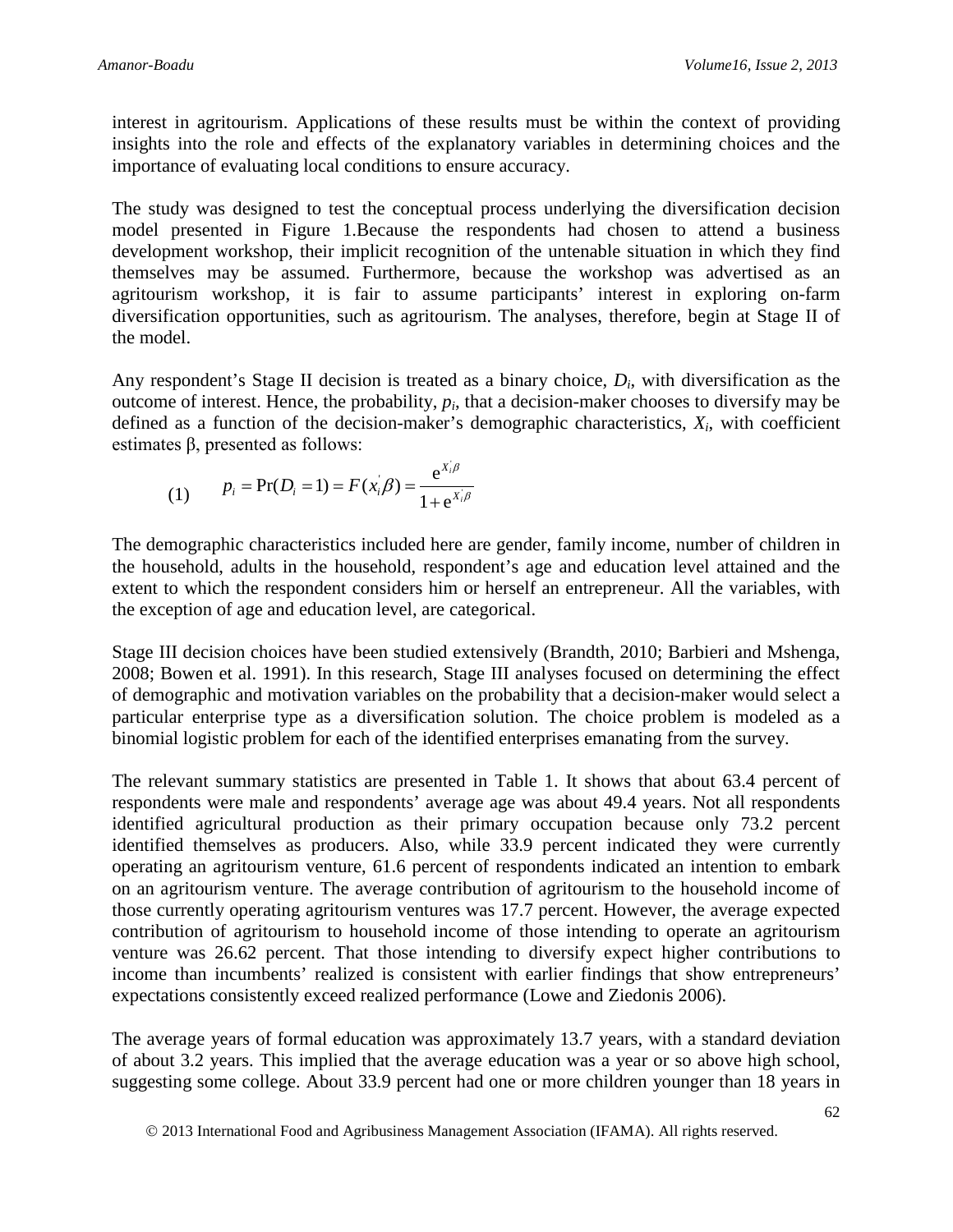the household. Contrarily, 64.3 percent of respondents indicated having two adults in their household, including themselves while only about 8.9 percent indicated having three or more adults in the household. This implied that about 26.8 percent of respondents had only one adult in the household. The average household income – includes off-farm incomes – was \$74,828. The annual household income of about 22 percent of respondents was \$35,000 or less even though 77.7 percent of respondents had incomes in excess of \$35,000. These income characteristics of the sample suggest that the majority of respondents were essentially small producers. Respondents' entrepreneurial bend was determined using their response to the question: "How strongly do you agree with the statement 'I see myself as an entrepreneur?'" on a scale of 1 (strongly disagree) to 5 (strongly agree). The distribution of the responses led to developing entrepreneurial bend in a binary variable, with about 81.25 percent of respondents suggesting they lean entrepreneurial.

| <b>Variable</b>                                       | N   | <b>Mean</b> | Std. Dev. | Min              | <b>Max</b>   |
|-------------------------------------------------------|-----|-------------|-----------|------------------|--------------|
| Producer                                              | 112 | 0.732       | 0.445     | $\Omega$         |              |
| Gender $(1 = Male)$                                   | 112 | 0.634       | 0.484     | $\Omega$         |              |
| Intention to Diversify                                | 112 | 0.616       | 0.489     | $\overline{0}$   |              |
| <b>Current Agritourism Operator</b>                   | 112 | 0.339       | 0.476     | $\Omega$         |              |
| <b>Operating Duration</b>                             | 37  | 8.482       | 7.329     | 0.67             | 32.00        |
| Agritourism contribution to household Income          | 37  | 0.177       | 0.154     | $\overline{0}$   | 0.55         |
| Expected contribution of Agritourism to               | 92  | 0.266       | 0.169     | $\boldsymbol{0}$ | $\mathbf{1}$ |
| Household Income                                      |     |             |           |                  |              |
| Education (Years)                                     | 112 | 13.696      | 3.424     | 6                | 18           |
| Income ( $0 = $35,000$ max; $1 =$ More than \$35,000) | 112 | 0.777       | 0.418     | $\Omega$         | 1            |
| Children ( $0 = None$ ; $1 = At least one child$ )    | 112 | 0.339       | 0.476     | $\Omega$         | 1            |
| Adults (Reference = $1$ )                             |     |             |           |                  |              |
| 2 Adults                                              | 112 | 0.643       | 0.481     | $\Omega$         | 1            |
| $3+$ Adults                                           | 112 | 0.089       | 0.286     | $\Omega$         |              |
| Age (Years)                                           | 112 | 49.402      | 9.738     | 23.0             | 73.0         |
| Entrepreneurial Bend ( $0 = No$ ; 1 = Yes)            | 112 | 0.813       | 0.392     | $\mathbf{0}$     | 1            |
| Marketing                                             | 112 | 0.384       | 0.489     | $\Omega$         |              |
| Accommodation                                         | 112 | 0.473       | 0.502     | $\Omega$         |              |
| Tourism                                               | 112 | 0.563       | 0.498     | $\theta$         |              |
| Food Service                                          | 112 | 0.205       | 0.406     | $\Omega$         |              |
| Fishing & Hunting                                     | 112 | 0.196       | 0.399     | $\overline{0}$   |              |

To arrive at respondents' enterprise intentions, the survey asked them to identify the specific enterprises they were considering. Their responses were organized into the five enterprise groups presented in Table 1. Marketing enterprise covers activities selling farm produce or value-added products on farm, in road-side stalls and/or at farmers' markets while the accommodation enterprise encompasses the provision of on-farm accommodation, such as bed and breakfast inns or campgrounds. On-farm tourism involves providing experience, entertainment and/or education for visitors to the farm property, including visitors participating in farming and ranching activities, hay rides, horseback riding, petting zoo, or corn mazes. Food service involves the preparation and serving of food for consumption in a restaurant-style format on the farm property while fishing and hunting activities provides guests with access to the farm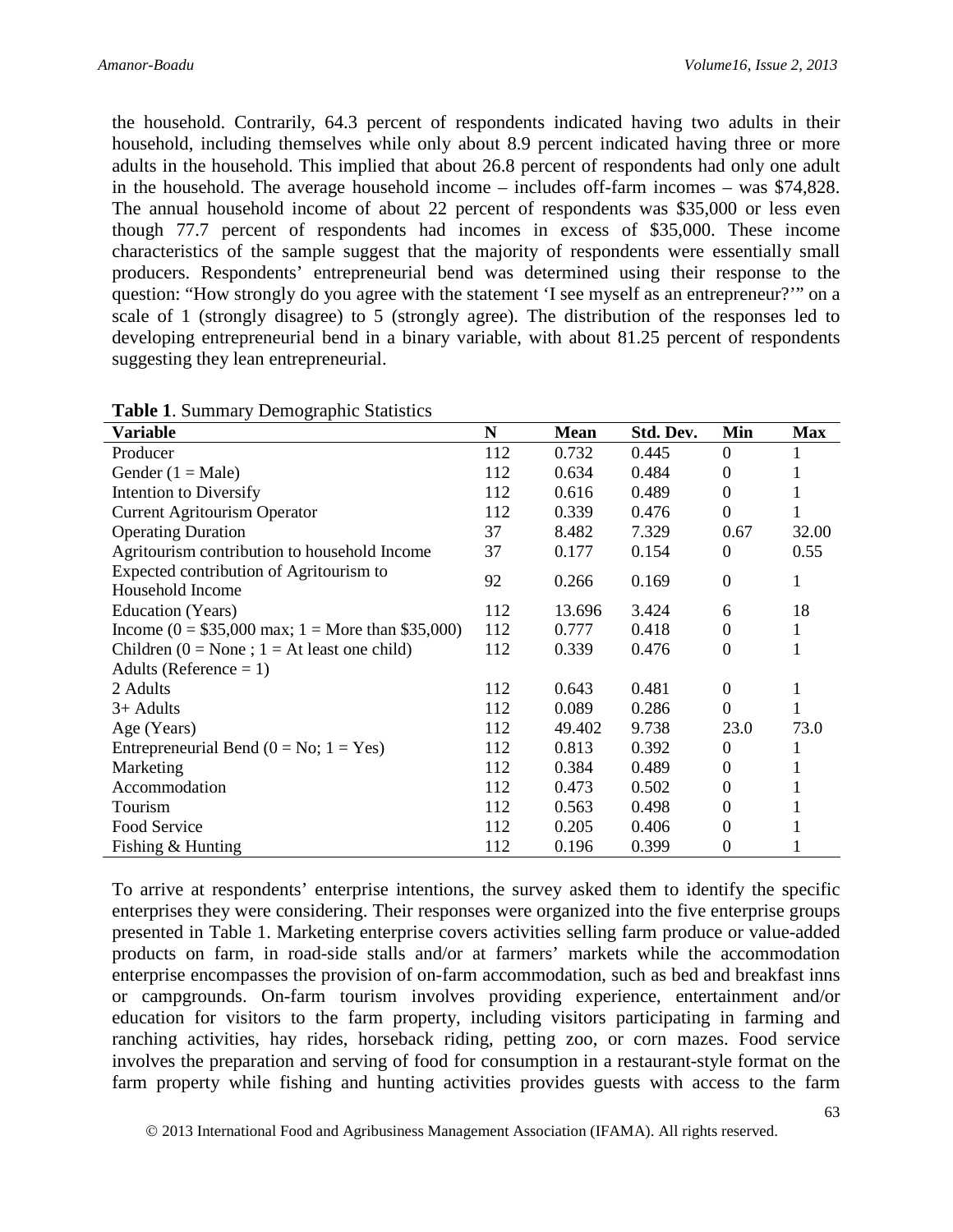property to fish and hunt in natural and/or created environments. The results show that about 38.4 percent indicated an intention to embark on marketing enterprises compared with 56.3 percent who indicated an intention to invest in on-farm tourism activities. While 47.3 percent indicated an intention to pursue an accommodation enterprise, food service and fishing and hunting enterprises were the intentions of about one-fifth each of respondents. That the sum of these distributions exceeds unity implies that respondents selected more than one enterprise as their intentions in some cases.

#### **Stage II Results and Discussion**

The probability of choosing to diversify  $(D = 1)$  in the Stage II of the conceptual framework is modeled thus:

$$
\Pr(D=1) = \Pr(\beta_0 + \beta_g Gen + \beta_i Inc + \beta_c Chd + \beta_a A dult + \beta_{ed} Ed + \beta_{ag} Age + \beta_{ent} Ent + \varepsilon)
$$

where *Gen, Inc, Chd, Adult, Ed, Age* and *Ent* represent a respondent's gender, household income, number of children under 18 years in the household, number of adults in the household, respondent's age, and the respondent's self-described entrepreneurial bend. The regression error term is defined by ε. The logit regression routines in STATA/IC 12 were used to determine the estimates, conduct related tests and calculate the marginal effects of the covariates.

The dependent variable of Equation (2) defines those intending to diversify their operations as D  $= 1$  $= 1$  and those who do not intend to diversify as  $D = 0$ .<sup>1</sup> It is hypothesized that the likelihood of males diversifying will be no different from that of females because the challenges facing farm household are not differentiated by gender. On the other hand, higher income earners are hypothesized to be more likely to consider diversification because of their presumptions about their capabilities. The likelihood of diversification is hypothesized to decline with an increasing number of adults in the household because of the potential for adults to earn off-farm income to supplement farm income. Contrarily, the presence of children in the household may be considered another chore that needs to be undertaken, making the likelihood of diversifying less likely. Finally, it is hypothesized that education, age and entrepreneurial bend would all increase the likelihood of diversification.

Table 2 presents the binary logit model regression results, reporting the odds ratio of the covariates on the probability of choosing to diversify. The estimated overall model described in Equation (2) is significant at the 1 percent level (F(8, 103) = 48.79, Prob > F = 0.000). Its Pearson goodness-of-fit test was significant at the 1 percent level  $(F(9, 102) = 151.77)$  while its Wald test of overall significance of included variables was also significant at the 1 percent level  $(F(8, 110) = 52.11, Prob > F = 0.000)$ , suggesting that none of the variables needed to be excluded. This is supported by the model's mean variance inflation factor (VIF) was 1.29 and its

<span id="page-7-0"></span> $1$  Respondents who are currently operating an agritourism enterprise but indicated an intention to diversify their operations are included in  $D = 1$ . However, those who did not indicate an intention to diversify were not.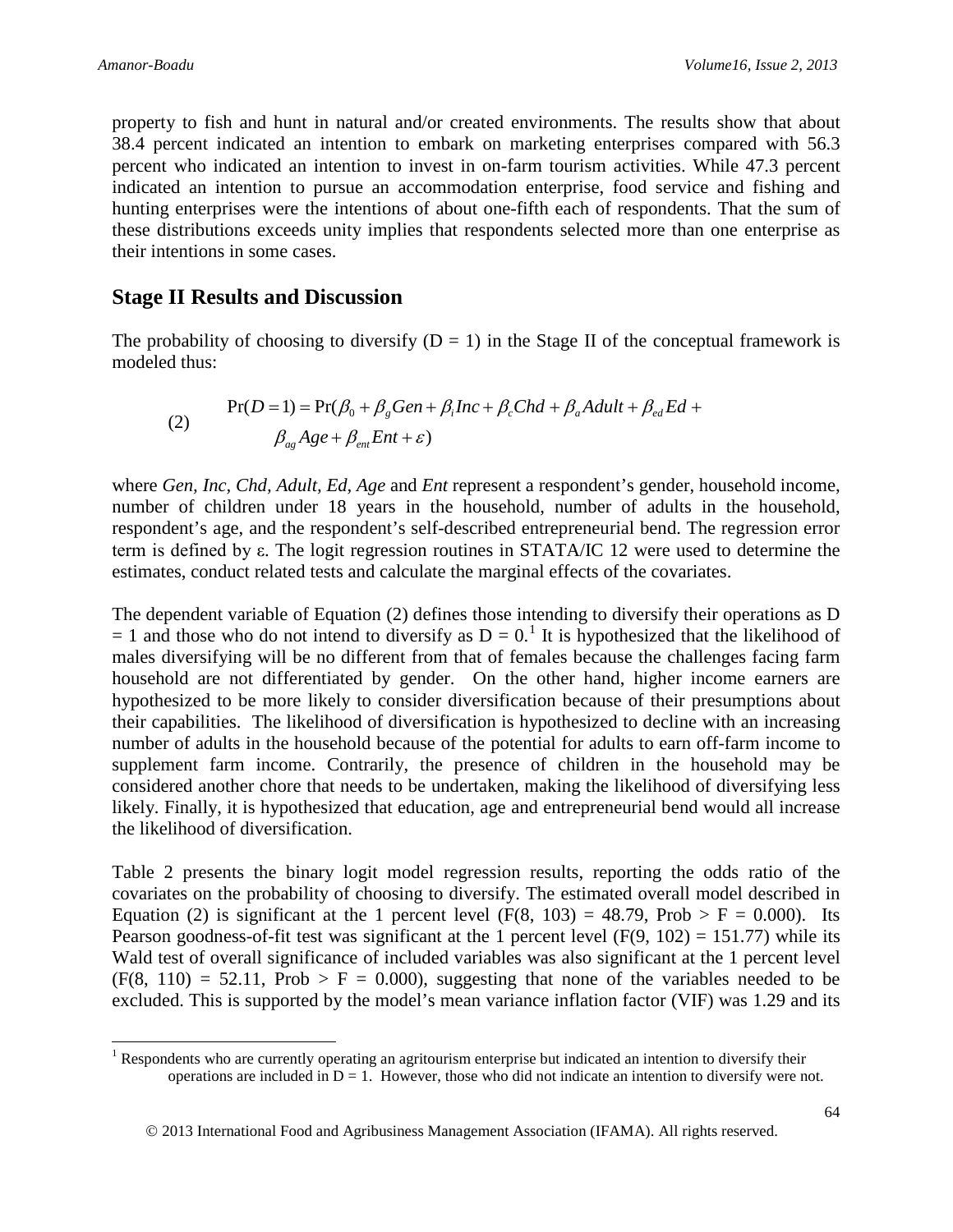condition number was 24.03. The rules of thumb are that VIF of less than 10 and condition numbers of less than 30 indicate the non-existence of multicollinearity problems.

Table 2 shows that all variables are statistically significant at the 1 percent level except entrepreneurial bend, which was significant at the 5 percent level, and gender, which was not significant. This implies that respondents intending to diversify were significantly different from those who were not intending to diversify in all situations except with respect to gender. This result is in line with the expected result hypothesized above. The point estimates in the table show that the odds ratio of households with income in excess of \$35,000 choosing to diversify is about 1.68 times higher than that of households with no more than \$35,000. Similarly, the odds of diversifying for respondents who indicated they were entrepreneurial are about 1.41 times higher than that of those who indicated that they were not entrepreneurial. For every year's increase in a respondent's age, the odds ratio of diversification increases by about 9 percent while every year's increase in a respondent's education increases the odds ratio of diversification by 23.48 percent. Thus, as hypothesized, these demographic characteristics, which also capture respondents' embedded capabilities, increase the probability of diversifying. With respect to adults in the household, the results indicate that the odds of diversifying when there are two adults is 2.32 times higher than when there is only one adult in the household. However, the odds of diversifying when there is only one adult in the household 2.09 times higher than when there are three or more adults in the household. This again confirms the hypothesis that increasing number of adults in the household reduced the probability of diversification. Likewise, the hypothesis that having children in the household would adversely affect the probability to diversify was confirmed because the odds of diversification when there were no children in the household was about 1.35 times higher than the odds of having children. In other words, households without children are more likely to diversify than those with children, an outcome that is statistically significant at the 5 percent level.

| <b>Variables</b>                                         | Odds<br><b>Linearized</b> |           | t        | P > t |  |
|----------------------------------------------------------|---------------------------|-----------|----------|-------|--|
|                                                          | <b>Ratio</b>              | Std. Err. |          |       |  |
| Gender $(1 =$ Female)                                    | 1.036                     | 0.12      | Z        | 0.76  |  |
| Income $(0 = $35,000 \text{ max}; 1 = \text{More than})$ | $1.685***$                | 0.22      | 3.94     | 0.00  |  |
| \$35,000                                                 |                           |           |          |       |  |
| Children ( $0 = None$ ; $1 = At least one child$ )       | $0.742$ **                | 0.09      | $-2.36$  | 0.02  |  |
| Adults (Reference $= 1$ )                                |                           |           |          |       |  |
| 2 Adults                                                 | $2.327***$                | 0.30      | 6.57     | 0.00  |  |
| $3+$ Adults                                              | $0.479***$                | 0.11      | $-3.14$  | 0.00  |  |
| Education (Years)                                        | $1.235***$                | 0.02      | 11.18    | 0.00  |  |
| Age (Years)                                              | $1.091***$                | 0.01      | 13.96    | 0.00  |  |
| Entrepreneurial Bend $(0 = No; 1 = Yes)$                 | $1.412***$                | 0.21      | 2.35     | 0.02  |  |
| Intercept                                                | $0.000***$                | 0.00      | $-16.75$ | 0.00  |  |

**Table 2.** Logit Results for the Intention to Diversify into Agritourism ( $N = 112$ )

Note.<sup>\*\*\*\*</sup> = 1 percent level of significance;<sup>\*\*</sup> = 5 percent level of significance.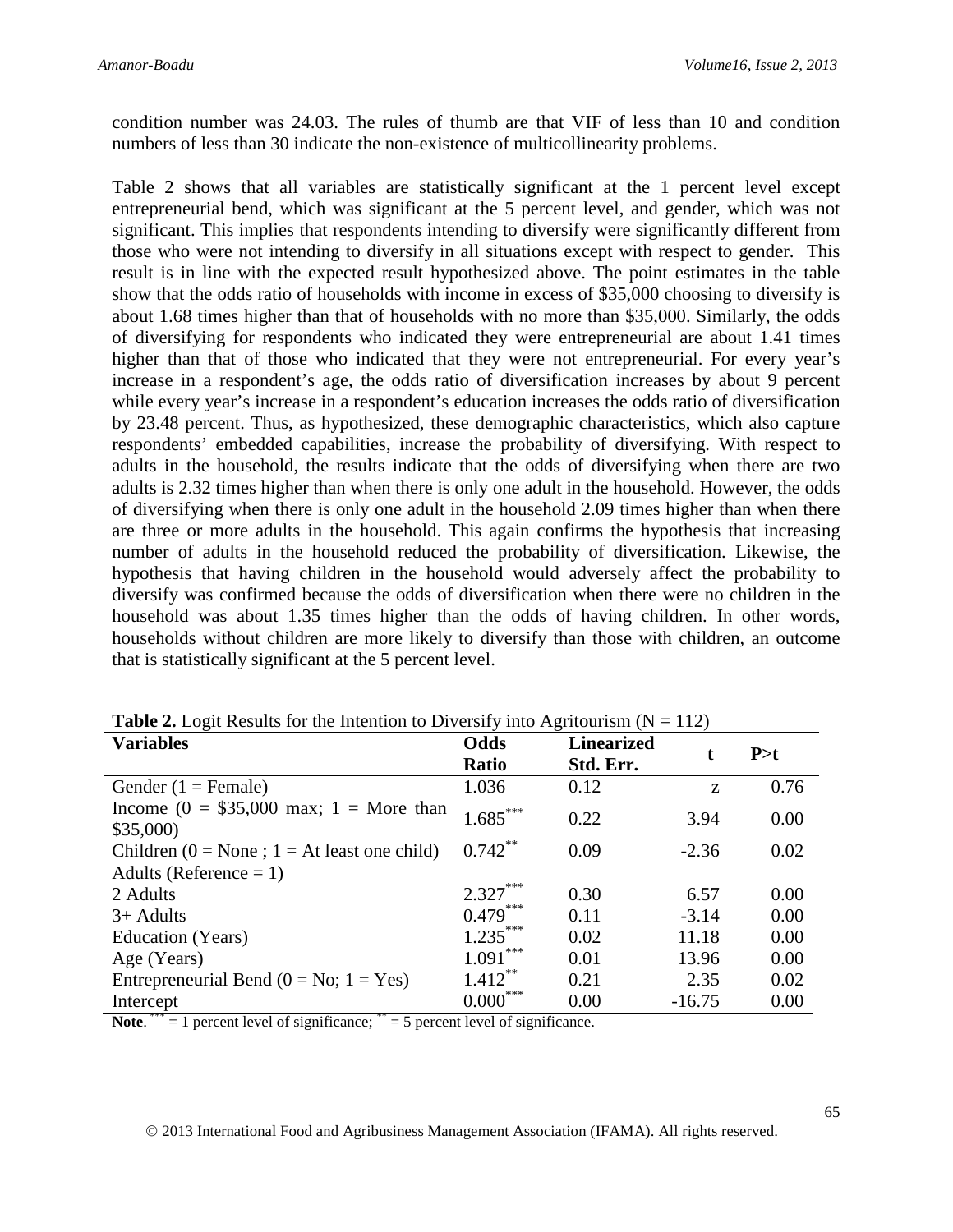#### **Stage III Results and Discussion**

It was argued from Figure 1 that after Stage II (when producers choose between diversification and intensification), producers proceed to select enterprises from available alternatives. It has hitherto been argued that the enterprise choices available in a producer's opportunity scope are determined by their demographic characteristics and their motivating factors. Because motivations tend to be invisible, a Likert approach was used to elicit them from respondents using the extent to which they agreed with 12 statements about their reasons for diversifying on a scale of 1 (totally disagree) to 5 (totally agree). These 12 indicators of motivating factors for agritourism were reduced to three factors using principal component analysis by setting the maximum Eigenvalue for inclusion was unity. A summary of the variables and the factor loadings generating orthogonality are presented in Table 3. These three components had an orthogonal Varimax rho of 0.685, implying that they explained about 68.8 percent of the variance in the 12 variables. The overall scale reliability coefficient was 0.883 and the overall Kaiser-Mayer-Olkin measure of sampling adequacy was 0.849, described as "meritorious" by STATA (2009, 309).

| Table 3. Principal Component Loadings after Varimax Rotation for Components with Minimum |  |  |
|------------------------------------------------------------------------------------------|--|--|
| Eigenvalues $= 1$                                                                        |  |  |

| <b>Statement</b> |                                  |      | S.E. | <b>Component Factors</b> |           |              |  |
|------------------|----------------------------------|------|------|--------------------------|-----------|--------------|--|
|                  |                                  | Mean |      |                          | Economics | Personal     |  |
|                  |                                  |      |      | Community                |           | Satisfaction |  |
|                  | Contribute to community survival | 4.02 | 0.10 | $0.51^*$                 | $-0.01$   | $-0.20$      |  |
| 2                | Preserve my culture              | 3.88 | 0.09 | 0.37                     | $-0.05$   | 0.12         |  |
| 3                | Ensure own economic survival     | 3.24 | 0.10 | $-0.15$                  | 0.56      | 0.06         |  |
| 4                | Generate new income              | 3.55 | 0.11 | 0.02                     | 0.58      | $-0.09$      |  |
| 5                | Help community prosper           | 3.86 | 0.09 | 0.44                     | $-0.16$   | 0.01         |  |
| 6                | Preserve agriculture             | 4.21 | 0.09 | 0.37                     | 0.06      | 0.08         |  |
|                  | Personal satisfaction            | 3.62 | 0.09 | 0.00                     | $-0.05$   | 0.60         |  |
| 8                | Not enough agricultural income   | 3.99 | 0.10 | 0.25                     | 0.39      | $-0.15$      |  |
| 9                | Work at home instead             | 3.74 | 0.10 | 0.05                     | 0.38      | 0.16         |  |
| 10               | Get more family time             | 3.90 | 0.09 | 0.15                     | 0.15      | 0.33         |  |
| 11               | Meet new people                  | 3.57 | 0.09 | $-0.05$                  | 0.00      | 0.63         |  |
| 12               | Exploit an opportunity           | 4.15 | 0.09 | 0.39                     | 0.01      | 0.12         |  |

**Note**.\* Bold and underlined loadings indicate the statements that are loading specific component variables.

Setting the absolute principal component loadings threshold at 0.30, the 12 variables were used to classify the components as follows: Community Survival, Personal Economic Well-Being, and Personal Satisfaction. Table 3 shows that Community loaded Statements 1, 2, 5, 6 and 12 while Personal Economic Well-Being loaded Statements 3, 4, 8 and 9. Finally, Personal Satisfaction loaded 7, 10 and 11. These three components defined the motivation variables used as predictors of enterprise choices in Stage III.

The third stage of the diversification framework involves the selection of enterprises that are expected to satisfy the decision-maker's objective. Recall that the survey revealed five major enterprise groups: Marketing; Accommodation; On-farm Tourism; Food Service; and Fishing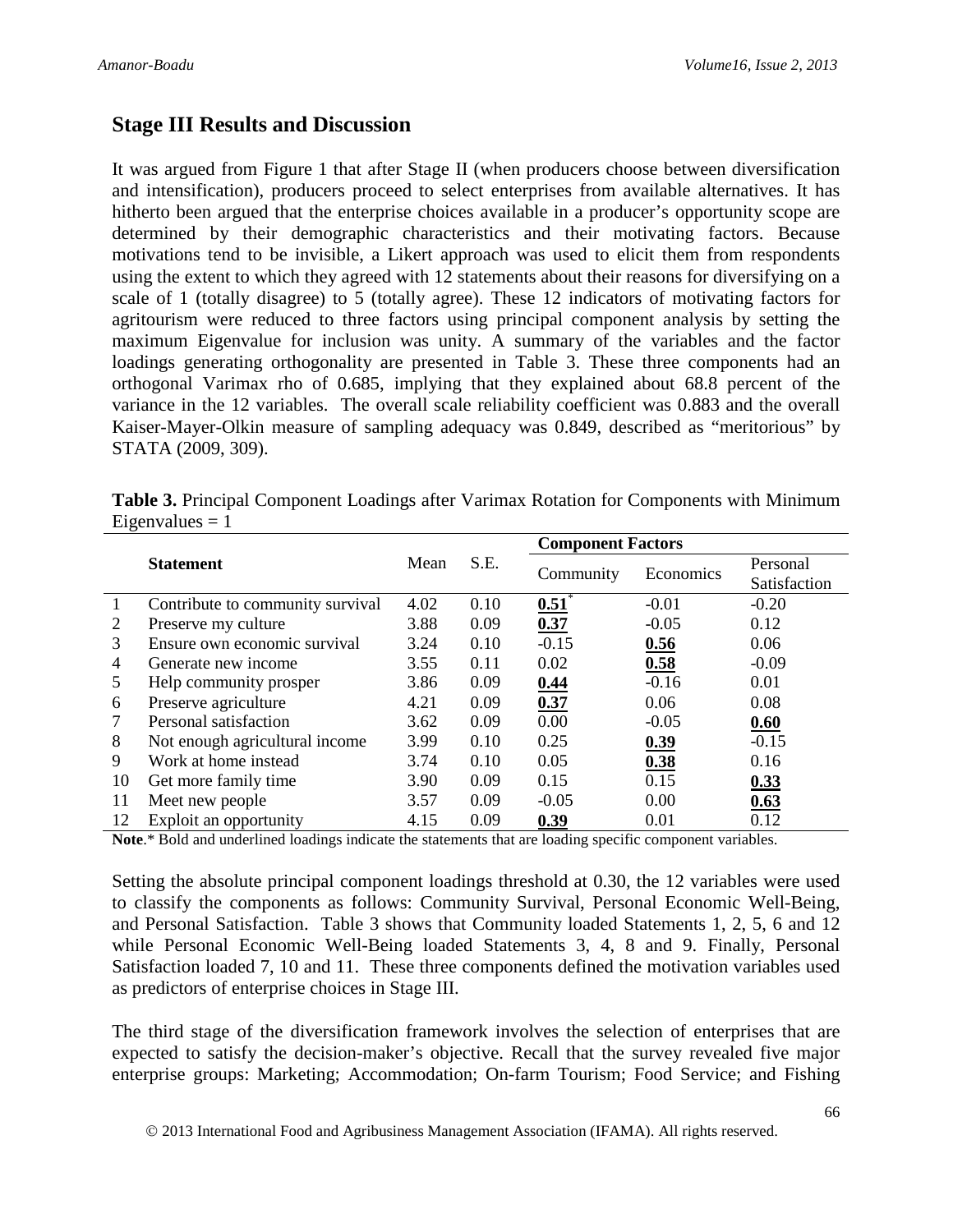and Hunting. Marketing enterprises, accommodation enterprises and On-farm tourism may all be executed with resources that are already available as slack resources on the farm given its current production activities. This commonality allows the modeling of these three enterprises with the same right-hand side variables. To operate a food service venture, on the other hand, requires investment in kitchen equipment that are often unavailable in a domestic kitchen and the procurement of license that ensures specified food safety protocols are followed. These potential costs suggest that decision-makers are likely to consider the potential contribution of these ventures explicitly in their choice to embark on a food service venture. Thus, the food service venture choice is modeled with expected contribution to household income from the venture instead of income as an explanatory variable. Finally, the hunting and fishing enterprise differs from all the others because it is the only one that has to be completely outdoors and unrelated to the primary functions of the farm. Thus, while tourism may be outdoors, it always involves the normal operations of the farm – planting corn mazes, providing horseback riding, petting farm animals, etc. Preliminary analysis of the data revealed the special role gender played in the selection of fishing and hunting enterprise and this is recognized in the modeling process.

Enterprise choice in each case is modeled as a dichotomized decision. Missing responses to these options were treated as 0 on the assumption that the decision-maker would have selected it if the choice had been attractive. Table 4 shows the results for Marketing, Accommodation and On-Farm Tourism enterprises. Among this study's participants, the results show that the odds ratio of a male choosing any of these enterprises is lower than a female choosing them. For example, the odds ratio of females choosing to embark on a marketing venture is only about 1.52 times higher than the odds ratio of males doing same. Similarly, the odds ratio of females choosing a tourism venture is 1.75 times higher than the odds ratio of males choosing a tourism venture. Both estimates are statistically significant at the 1 percent level. A unit increase in the economic motivation factor increases the odds ratio of choosing to start a marketing enterprise by 1.16 times more than choosing not to start a marketing enterprise. Similarly, the odds ratio of choosing to start a tourism enterprise is 1.21 times higher than choosing not to with a unit increase in the economic motivation factor. However, the odds ratio of not choosing an accommodation venture is about 1.53 times higher than the odds of choosing it with a unit increase in the economic motivation factor. While this is statistically significant at 1 percent, the former ones are both significant only at the 5 percent level. Being in the higher income category instead of the lower one increases the odds ratio of starting a tourism enterprise by 1.84 times. However, the odds ratio of not starting an accommodation venture is about 1.81 times higher than the odds ratio of starting one when the decision-maker is in the higher income category.

Are those in the higher income category more or less likely to be motivated by economics? This question is explored by constructing an interaction variable between income and the economic motivational factor. It is driven by the hypothesis that people in the higher income category would be less likely to be motivated by economics. Thus, the coefficient on the interaction variable is expected to be less than unity. The results show that the odds ratio of this interaction is less than unity and statistically significant for both marketing and tourism and positive but not statistically significant for accommodation. This means that increasing economic motivation decreased the odds of people in the higher income category embarking on either marketing or tourism enterprises vis-à-vis not embarking on either of these enterprises. The hypothesis that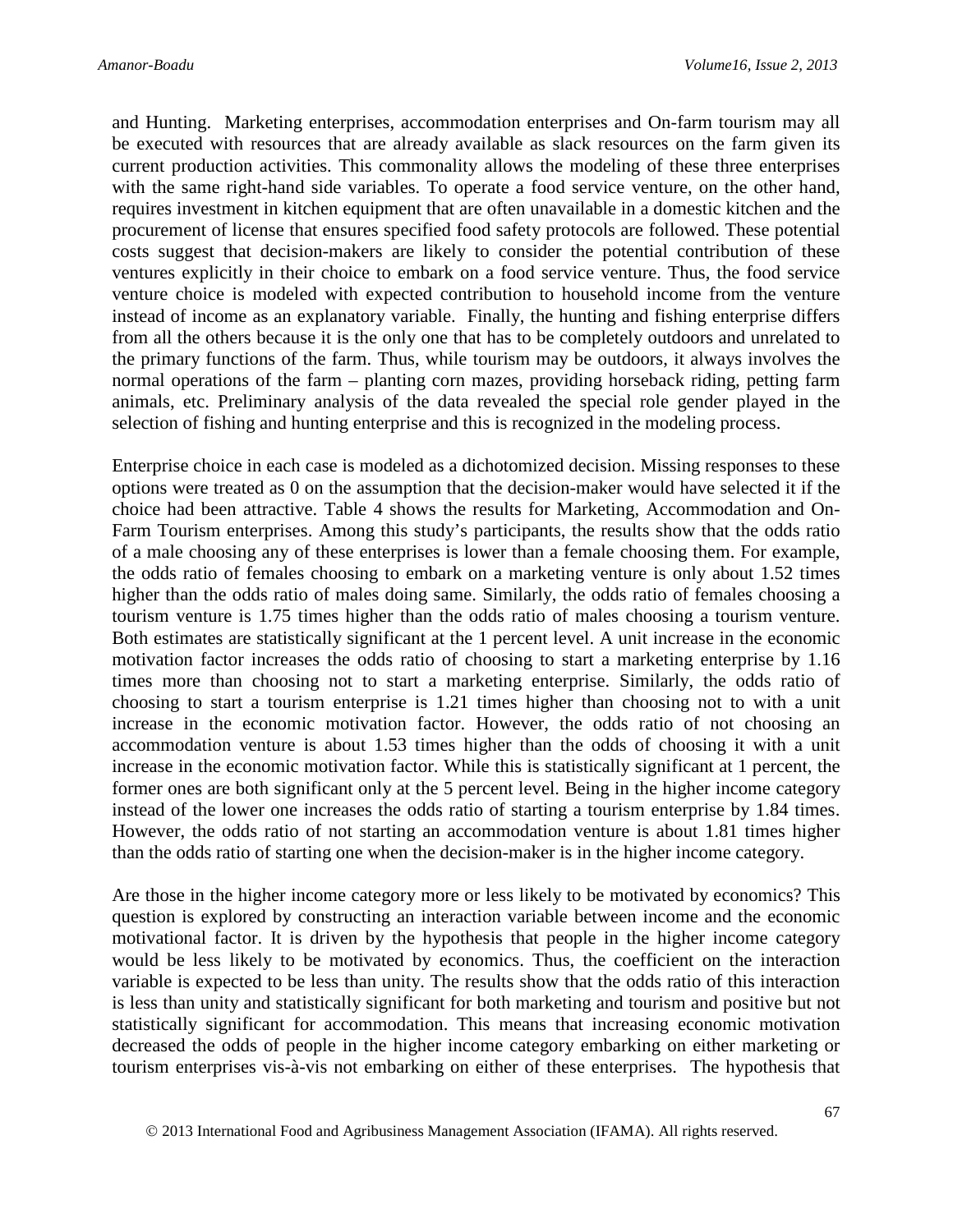the interaction between income and economic motivation will be less than unity cannot be rejected in the case of marketing and tourism.

The odds ratio of a unit increase in the satisfaction motivation factor is positive for all three enterprises at the 1 percent level of significance. For example, its effect on selecting accommodation is about 1.35 times higher than the odds ratio of not selecting accommodation. The effect of the community motivation factor is positive and statistically significant for accommodation at the 1 percent level and negative and significant at the 5 percent level for marketing. It is positive but not statistically significant for tourism. The table also shows that having three adults in the household instead of one increases the odds of choosing to start any of these enterprises. Age has a negative effect on developing any of these businesses, even though it was not significant in the case of marketing. Also, having children in the household does not statistically alter the odds of launching any of these businesses compared to not having children. All three models fit well, with F values that are significant at the 1 percent level. Also, testing misspecification using the Linktest routine in STATA suggested that there was no misspecification in all three cases considered here.

| <b>Odds Ratio</b>             | <b>Marketing</b> | 0,<br>t-value | <b>Accommodation</b> | t-value  | <b>Tourism</b> | t-value |
|-------------------------------|------------------|---------------|----------------------|----------|----------------|---------|
| Gender $(1 = Male)$           | $0.659***$       | $-4.04$       | $0.783***$           | $-2.25$  | $0.571***$     | $-5.26$ |
| Economic                      | $1.156***$       | 2.00          | $0.651***$           | $-3.34$  | $1.206***$     | 2.53    |
| Income $(0 = $35,000$         |                  |               |                      |          |                |         |
| max; $1 =$ More than          | 0.937            | $-0.51$       | $0.552***$           | $-3.99$  | $1.843***$     | 4.85    |
| \$35,000                      |                  |               |                      |          |                |         |
| Economic # Income             | $0.805***$       | $-2.83$       | 1.026                | 0.20     | $0.764***$     | $-3.18$ |
| Children ( $0 = None$ ; $1 =$ | 0.880            | $-1.03$       | 1.064                | 0.51     | 0.851          | $-1.30$ |
| At least one child)           |                  |               |                      |          |                |         |
| Adults (Reference $= 1$ )     |                  |               |                      |          |                |         |
| 2 Adults                      | 0.940            | $-0.48$       | 0.977                | $-0.18$  | 1.145          | 1.12    |
| $3+$ Adults                   | $4.548***$       | 7.14          | $3.438***$           | 6.13     | $7.654***$     | 7.15    |
| Age (Years)                   | 0.992            | $-1.40$       | $0.945***$           | $-7.62$  | $0.988***$     | $-2.03$ |
| Education (Years)             | 1.000            | $-0.01$       | $0.827***$           | $-10.69$ | 1.010          | 0.55    |
| Satisfaction                  | $1.141***$       | 2.95          | $1.348***$           | 6.22     | $1.121***$     | 2.89    |
| Community                     | $0.904***$       | $-2.48$       | $1.224***$           | 5.53     | 1.045          | 1.16    |
| Intercept                     | 1.195            | 0.41          | 317.348              | 10.33    | 1.523          | 0.97    |
| F(11, 100)                    |                  | 9.01          |                      | 20.59    |                | 10.19   |
| P > t                         |                  | 0.00          |                      | 0.00     |                | 0.00    |

**Table 4.** Logit Model Results for Marketing, Accommodation and Tourism Enterprises

**Note.**  $*** = 1$  percent level of significance;  $* = 5$  percent level of significance.

Table 5 presents the results of the logit regression for the intention to embark on a food service enterprise. As seen in the previous results, the odds ratio of males is less than unity, implying that males are less likely than females to embark on tourism enterprises. Although the economic motivation factor has a negative effect on the intention to develop a food service enterprise, it was not significant. Likewise, while the expected contribution of the venture to household income presents a positive effect, it was not statistically significant. However, the interaction between these two variables has a negative effect on the intention to embark on a food service enterprise, and its coefficient is statistically significant at the 1 percent level. The odds ratio of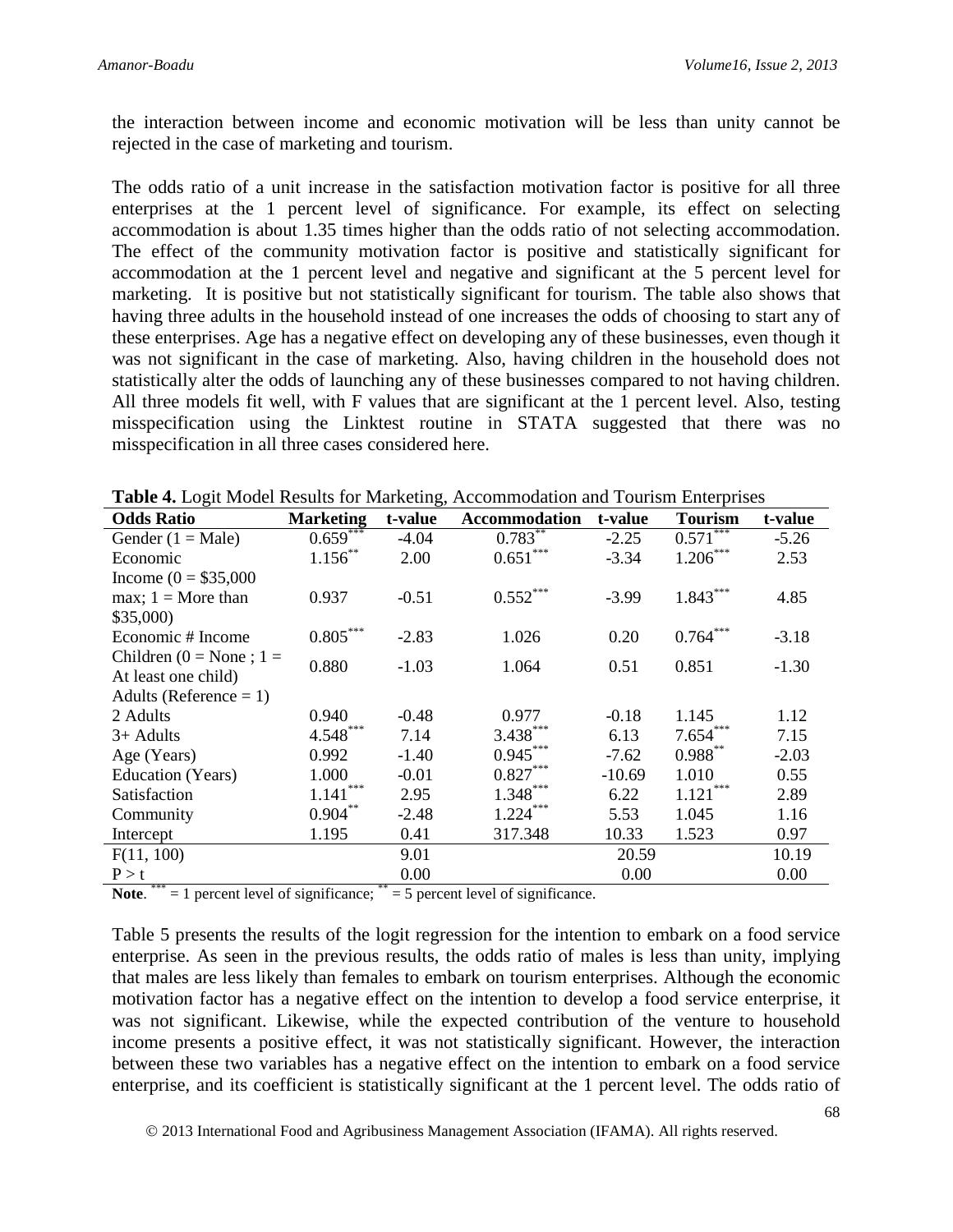having one or more children in the household on the intention to develop a food service enterprise is more than twice higher than that of having no children in the household and significant at the 1 percent level. The odds ratio of intending to develop a food service enterprise when there one adult instead of two in the household is more than two time higher than that of not intending to develop a food service enterprise. This was significant at the 1 percent level. Contrarily, the odds ratio of having three or more adults in the household is not different from the odds of having only a single adult when deciding to start a food service business. Age and education both have negative effects on the intention to develop a food service enterprise, and are both significant at the 1 and 5 percent levels respectively. What is most revealing is that the odds ratio of both satisfaction and community motivation factors are positive and significant. This would suggest that for the survey participants with intentions to develop a food service enterprise, personal satisfaction and community are the motivating factors, not personal economic wellbeing. The overall model was significant at the 1 percent level and the Linktest routine in STATA indicated that it was not misspecified.

| <b>Odds Ratio</b>                                  | <b>Food Service</b> | t-value |
|----------------------------------------------------|---------------------|---------|
| Gender $(1 = Male)$                                | 0.558               | $-4.46$ |
| Economic                                           | 0.980               | $-0.28$ |
| Expectation                                        | 1.963               | 1.56    |
| Economic # Expectation                             | 0.511               | $-2.92$ |
| Children ( $0 = None$ ; $1 = At least one child$ ) | ***<br>2.064        | 4.67    |
| Adults (Reference $= 1$ )                          |                     |         |
| 2 Adults                                           | 0.480               | $-5.00$ |
| $3+$ Adults                                        | 1.400               | 1.31    |
| Age (Years)                                        | 0.976               | $-3.3$  |
| Education (Years)                                  | $0.951***$          | $-2.39$ |
| Satisfaction                                       | $1.354***$          | 5.39    |
| Community                                          | $1.155***$          | 3.1     |
| Intercept                                          | 2.236               | 1.44    |
| F(11, 100)                                         |                     | 16.59   |
| P > t                                              |                     | 0.00    |

**Table 5.** Logit Model Results for Food Service Enterprise

Note.<sup>\*\*\*</sup> = 1 percent level of significance;  $*$ <sup>\*\*</sup> = 5 percent level of significance.

The final enterprise considered was fishing and hunting and the results of the logit estimation of the model are presented in Table 6. The table shows that the odds ratio of the intention to develop a fishing and hunting enterprise for males is about 1.6 times higher than that of females. This estimate is significant at the 1 percent level. This enterprise is the only one for which the odds of males is higher than that of females for this sample of respondents. The results also show that the economic motivation factor and its interaction with the income are both statistically significant but income by itself is not. Thus, unlike the previous results, people in the higher income category are positively affected by economic motivation. Having at least one child in the household yields an odds ratio of the intent to develop a fishing and hunting enterprise of 1.81 times higher than having no child in the household, significant at the 1 percent level. This result is different from those obtained for the first three enterprises but similar to that for food service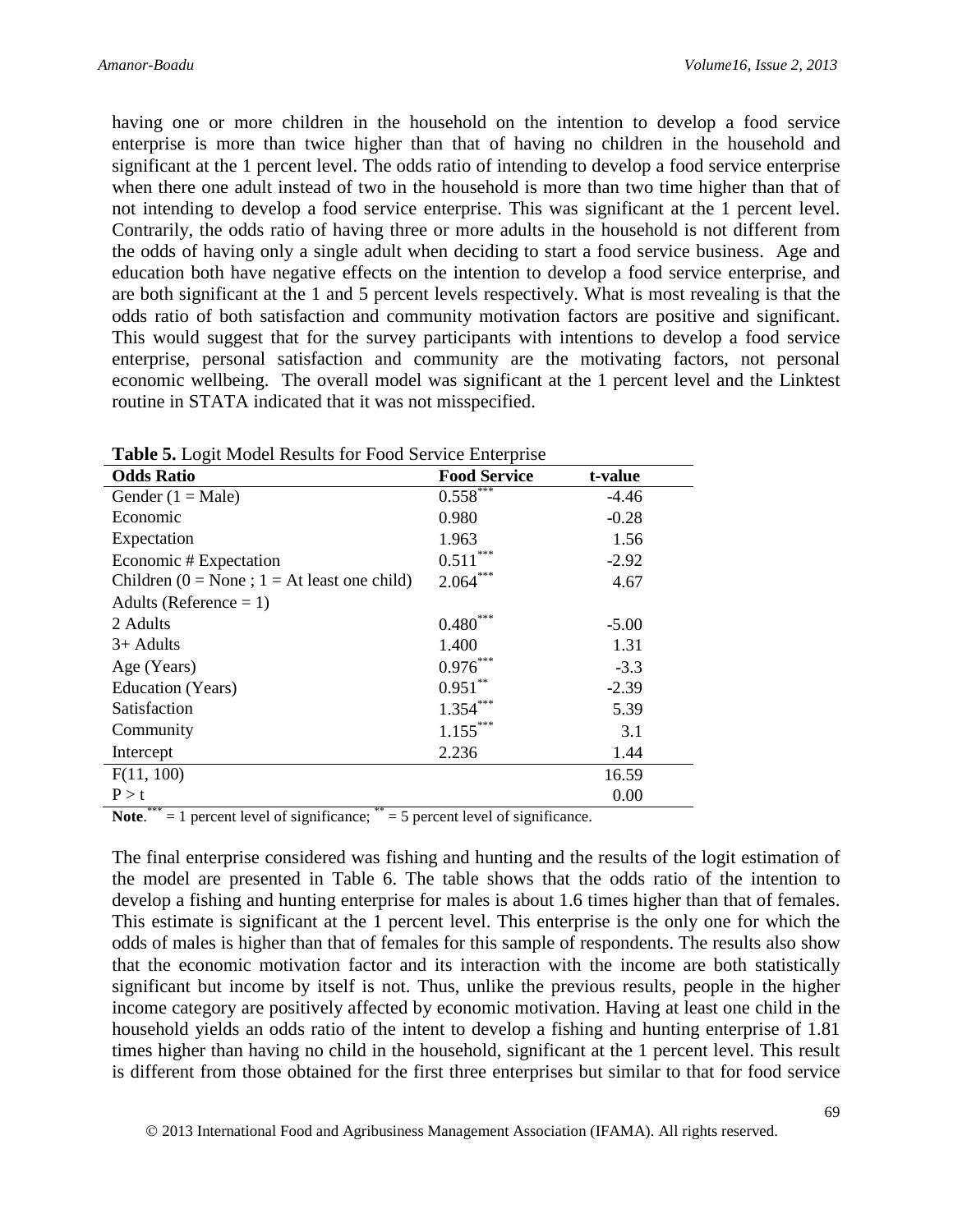enterprise. Unlike the other enterprises though, satisfaction and community are not motivating factors for the fishing and hunting enterprise. Similarly, unlike the other enterprises, age has a positive, small, 3.8 percent–but statistically significant impact on the intention to establish a fishing and hunting enterprise. The odds ratio of developing a fishing and hunting enterprise resulting from a unit increase in education years is about 91.2 percent of the odds ratio of not developing a fishing and hunting enterprise. This estimate is determined to be statistically significant at the 1 percent level. Again, the odds ratio of embarking on a fishing and hunting enterprise when there are two adults in the household is estimated to be 1.57 times higher than the odds ratio of having only one adult in the household, significant at 1 percent. However, the odds ratio of doing the same when there are three or more adults is about 1.22 times higher but not statistically significant from the odds ratio of having only a single adult. The estimated model was found to be significant at the 1 percent level and was determined not to suffer from misspecification.

|  | Table 6. Results of Logit Model Estimation for Fishing and Hunting Enterprise |  |  |
|--|-------------------------------------------------------------------------------|--|--|
|  |                                                                               |  |  |

| <b>Odds Ratio</b>                                  | <b>Odds Ratio</b>      | t-value |
|----------------------------------------------------|------------------------|---------|
| Gender $(1 = Male)$                                | $1.600^{\ast\ast\ast}$ | 3.46    |
| Economic                                           | 1.289                  | 2.76    |
| Economic # Income                                  | $0.630***$             | $-4.28$ |
| Income (0 = $$35,000$ max; 1 = More than \$35,000) | 0.861                  | $-0.96$ |
| Children (0 = None; $1 = At$ least one child)      | $1.810***$             | 3.80    |
| Adults (Reference $= 1$ )                          |                        |         |
| 2 Adults                                           | 1.573                  | 3.30    |
| $3+$ Adults                                        | 1.218                  | 0.81    |
| Age (Years)                                        | 1.038                  | 5.84    |
| Education (Years)                                  | $0.912***$             | $-4.49$ |
| Satisfaction                                       | 0.999                  | $-0.02$ |
| Community                                          | 0.954                  | $-1.01$ |
| Intercept                                          | 0.062                  | $-5.81$ |
| F(11, 100)                                         |                        | 10.50   |
| P > t                                              |                        | 0.00    |

Note.<sup>\*\*\*</sup> = 0.01 level of significance

### **Conclusion**

The paper sought to contribute to the literature on diversification decision-making. It developed a three-stage decision framework that was assumed to be predicated on the recognition of an untenable situation by a decision-maker. That untenable situation in this paper was declining farm incomes in the United States, especially among smallholder producers. Finding themselves in this situation, the first stage decision these producers have to make is between taking off-farm employment and looking for on-farm opportunities. If they choose the on-farm option, then the second stage decision is about intensifying their traditional agricultural production to gain size and/or scale economies or diversify by investing available slack resources in non-traditional activities, such as agritourism. If they choose to diversify, then the third stage decision is selecting among alternative enterprises the ones they believe would produce the highest net benefit–both pecuniary and non-pecuniary–for them.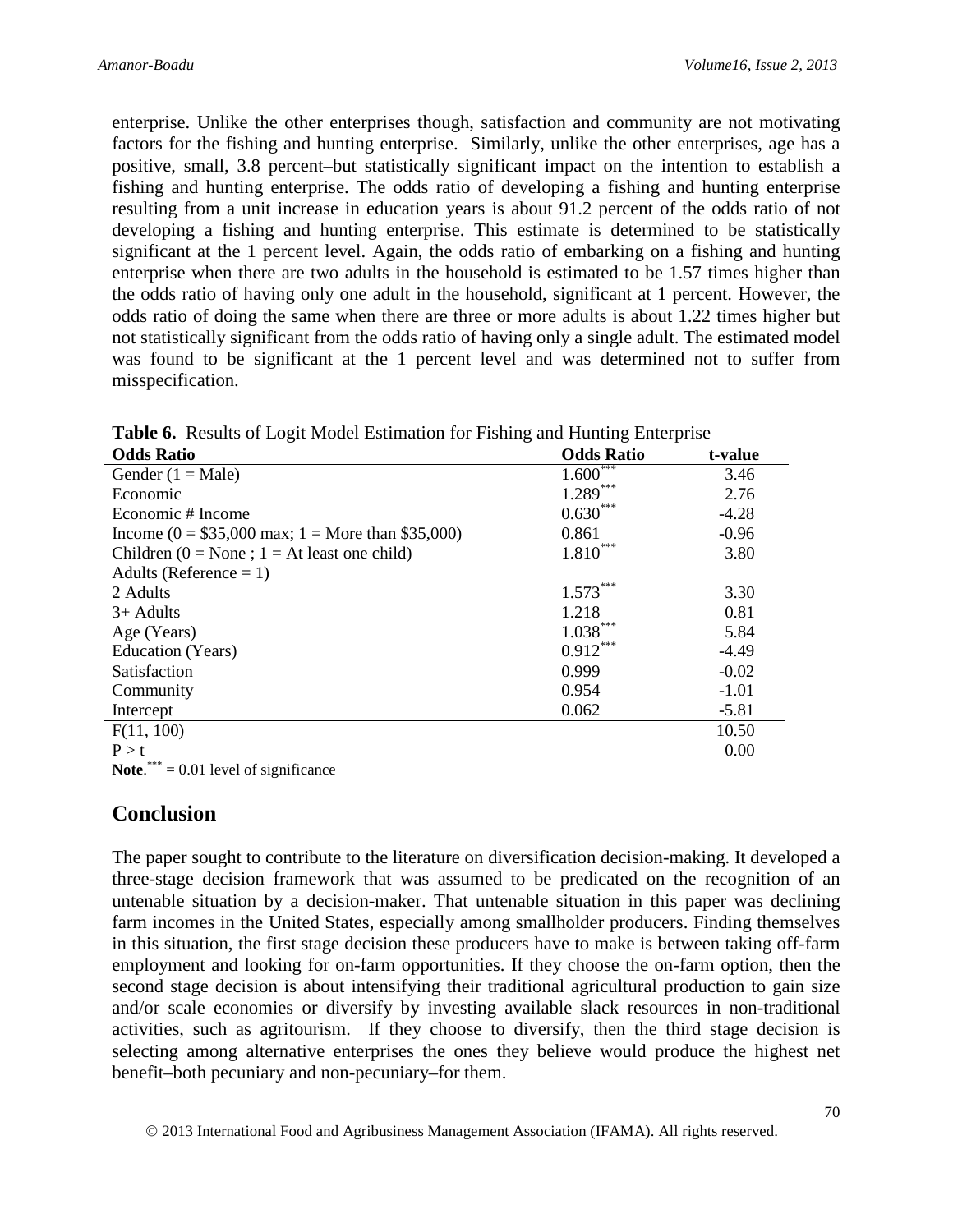Using data from participants at a business development workshop on agritourism, this paper tests the factors that influence the choices that are made at the second and third stages of the diversification model presented here. It was assumed that the presence of these respondents at a workshop on agritourism in Kansas suggests they have already made their Stage I choice of considering on-farm investments to address their identified problem. However, because of this characteristic of the participants in the research and the smallness of the data, the results must be interpreted more as a case study providing insights into the effectiveness of the diversification model and a foundation for broader research to test its veracity and broader application.

The study's results indicate that with the exception of gender, Stage II decision to diversify is influenced by the demographic characteristics of the decision-maker and their perception of their entrepreneurial bend. That gender was not significant at this stage was expected because the decision to intensify or diversify was hypothesized to be independent of gender. The results, however, also suggest that having more than two adults in the household reduced the likelihood of diversifying. This is because the opportunity for off-farm income increases under this situation, reducing the odds of diversification. For this group of respondents, perceiving themselves to be entrepreneurial increases the odds ratio of diversifying.

Stage III results indicated that the factors influencing the intention to invest in specific enterprises differed across enterprises for this group of respondents. For example, while females were more likely to indicate an intention to invest in marketing, accommodation, tourism and food service enterprises, the odds of males indicating an interest in fishing and hunting enterprises was higher. Also, having three or more adults in the household positively influenced the intention to invest in marketing, accommodation and tourism ventures but not food service and fishing and hunting. Economics was a motivating factor in the intention to invest in all enterprises with the exception of food service. However, its impact on accommodation was negative. Personal satisfaction was also a motivating factor for all enterprises except fishing and hunting. Community as a motivation factor was for all enterprises except tourism and fishing and hunting. These results support previous ones in the reviewed literature. However, they also show that diversification decisions are influenced by numerous factors, internal and external to the decision-maker. As such, they provide further evidence of the complexity of the role of motivation in entrepreneurial action (Langevang et al. 2012). Thus, it is critical to carefully determine how these factors act independently and together to influence decisions and choices in specific situations and circumstances. It is crucial to appreciate how the effects change given location and available options in order to effectively develop strategies with high probabilities of success.

### **References**

- Barbieri, C. 2009. Why Is Diversification an Attractive Farm Adjustment Strategy? Insights from Texas Farmers and Ranchers. *Journal of Rural Studies* 25: 58-66.
- Barbieri, C., and P.M. Mshenga. 2008. The Role of the Firm and Owner Characteristics on the Performance of Agritourism Farms. *Sociologia Ruralis* 48: 166-183.

2013 International Food and Agribusiness Management Association (IFAMA). All rights reserved.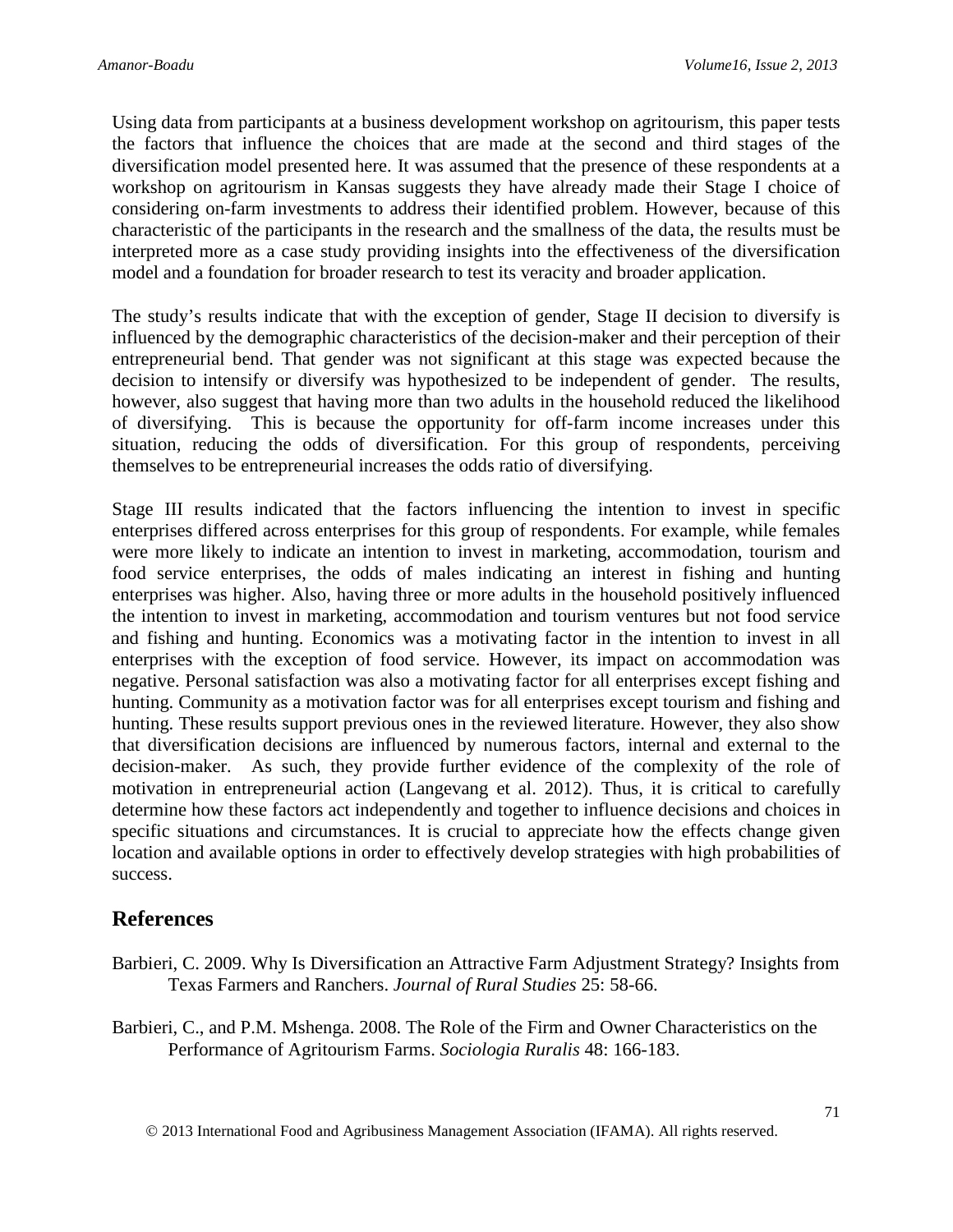- Bernardo, D., L. Valentin and J. Leatherman. 2004. If You Build It, Will They Come? Risk and Profit Conference, Kansas State University, Manhattan, KS, August 15-16, 2004. Available at http:// [www.agmanager.info/events/risk\\_profit/2004/B](http://www.agmanager.info/events/risk_profit/2004/)ernardo.pdf.
- Berglann, H., E.R. Moen, K. Roed, and J.F. Skogstrom. 2011. "Entrepreneurship: Origins and returns. *Labour Economics* 18: 180-193.
- Bowen, R.L., L.J. Cox, and M. Fox. 1991. The Interface between Agriculture and Tourism. *Journal of Tourism Studies* 2: 43-53.
- Bowman, E.H., and C.E. Helfat. 2001. Does Corporate Strategy Matter? *Strategic Management Journal* 22: 1-23.
- Brandth, B. 2010. Farm Diversification into Tourism Implications for Social Identity? *Journal of Rural Studies* 27: 35-44.
- Brenes, L., B. Piedra, R. Blanco, D. Salazar, J. Linares, and A. Rodriguez. 2011. Developing a Small Grower Based Organic Pineapple Export System. *Acta Horticulturae*: 99-108.
- Brown, D.M. and R.J. Reader. 2007. Farm-Based Recreation: A Statistical Profile. ERR-53. U.S. Department of Agriculture, *Economic Research Service* December.
- Carsrud, A., and M. Brännback. 2011. Entrepreneurial Motivations: What Do We Still Need to Know? *Journal of Small Business Management* 49: 1-9.
- Colton,J.W. and G. Bissix. 2005. "Developing Agritourism in Nova Scotia: Issues And Challenges." *Journal of Sustainable Agriculture* 27(1): 91-112.
- Deci, E.L.L. 2000. "The "What" and "Why" of Goal Pursuits: Human Needs and the Self-Determination of Behavior." *Psychological Inquiry* 11: 227-268.
- Economic Research Service (ERS). 2004. Agricultural Resource Management Survey (1996- 2004). Washington, D.C.: USDA.
- ———. 2011. Farm Household Economics and Well-Being: Farm Household Income. Available at http://www.ers.usda.gov/briefing/wellbeing/farmhouseincome.htm ed. Washington, D.C.: USDA, August 30, 2011.
- Hamzah, A., S.M. Yassin., A.S. Bahaman, J.L. D'Silva, T. Neda, M.S. Hayrol Azril and U. Jeqak. 2012. Socio-Economic Impact Potential of Agro Tourism Activities On Desa Wawasan Nelayan Community Living In Peninsular Malaysia. *African Journal of Agricultural Research* 7(32): 4581-4588.
- Kumbhar, V.M. 2012. Tourists Expectations Regarding Agritourism: Empirical Evidences From Ratnagiri and Sindhudurg District Of Konkan (Maharashtra). *Online International Interdisciplinary Research Journal* 2(3): 82-91.
	- 2013 International Food and Agribusiness Management Association (IFAMA). All rights reserved.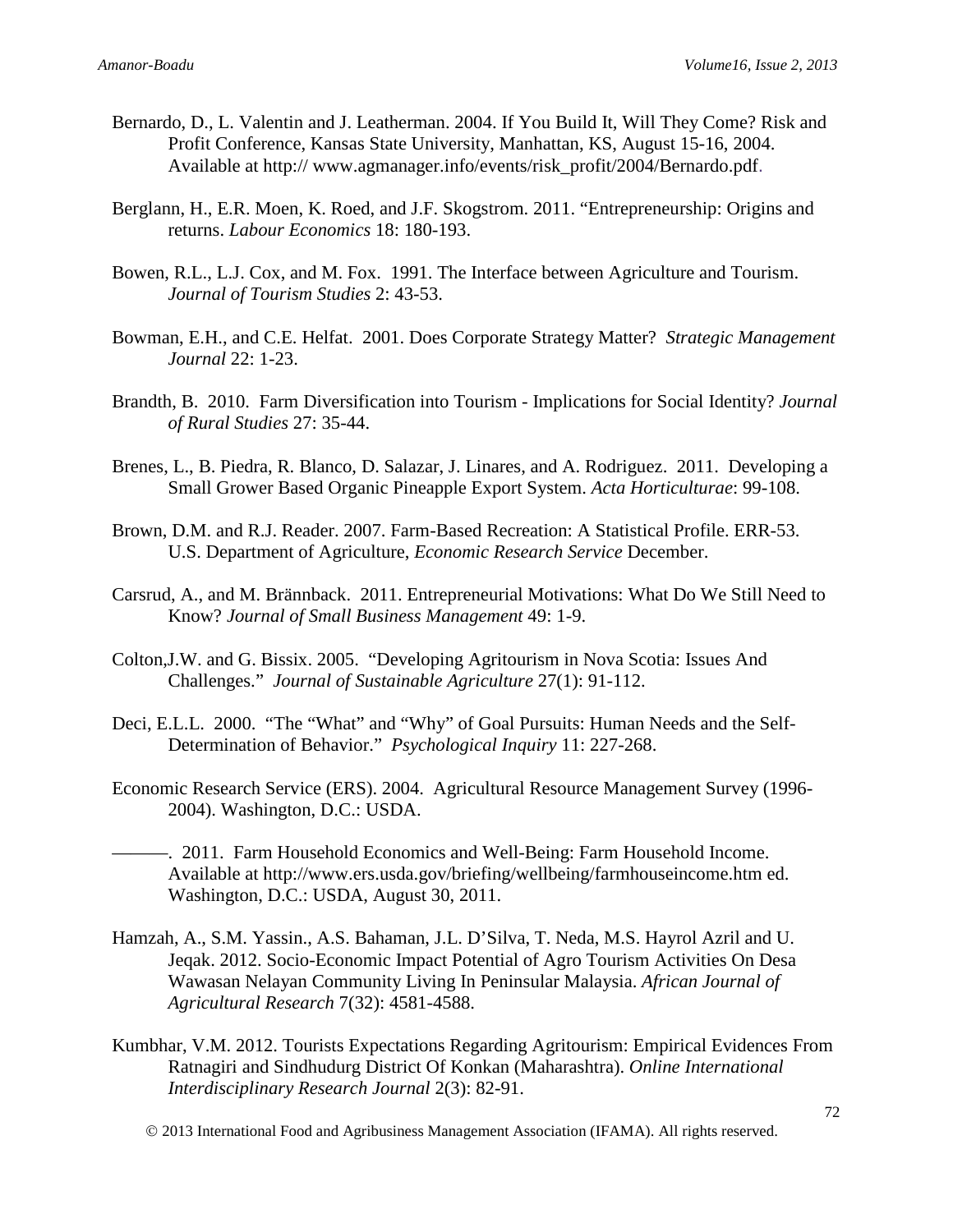- Langevang, T., R. Namatovu, and S. Dawa. 2012. Beyond Necessity and Opportunity Entrepreneurship: Motivations and Aspirations of Young Entrepreneurs in Uganda. *International Development Planning Review* 34(4): 339-459.
- Lawal, J.O., O.O. Oduwole, T.R. Shittu, and A.A. Muyiwa. 2011. Profitability of Value Addition to Cashew Farming Households in Nigeria. *African Crop Science Journal* 19: 49-54.
- Leroux, G. 2001. Agrotourism in Quebec. A Brief Historical Report. *Revue de Recherche en Tourisme* 20: 4-6.
- Locke, E.A., and G.P. Latham. 2004. What Should We Do about Motivation Theory? Six Recommendations for the Twenty-First Century. *The Academy of Management Review* 29: 388-403.
- Lowe, R.A., and A.A. Ziedonis. 2006. Overoptimism and the Performance of Entrepreneurial Firms. *Management Science* 52: 173-186.
- McElwee, G., and G. Bosworth. 2010. Exploring the Strategic Skills of Farmers across a Typology of Farm Diversification Approaches. *Farm Management* 13: 819-838.
- McGehee, N.G. 2007. An Agritourism Systems Model: A Weberian Perspective. *Journal of Sustainable Tourism* 15:111-124.
- McGehee, N.G. and K.M. Kim. 2004. Motivation for Agri-Tourism Entrepreneurship. *Journal of Travel Research* 43: 161-170.
- Morehart, M., J. Hopkins, and J. Johnson. 2004. Forecast of Income and Wealth for the Farm Sector, Households, and the Farms They Operate. In MEXSAI, Third International Conference on Agricultural Statistics, Cancun, Mexico, November.1-11.
- Morgan, S.L., T. Marsden, M. Miele, and A. Morley. 2010. Agricultural Multifunctionality and Farmers' Entrepreneurial Skills: A study of Tuscan and Welsh Farmers. *Journal of Rural Studies* 26: 116-129.
- NASS/USDA. 2010. *Agricultural Statistics*. Washington, D.C.: United States Department of Agriculture.
- Nga, J.K.H., and G. Shamuganathan. 2010. The Influence of Personality Traits and Demographic Factors on Social Entrepreneurship Start Up Intentions." *Journal of Business Ethics* 95: 259-282.
- Nickerson, N.P., R.J. Black, and S.F. McCool. 2001. Agritourism: Motivations behind Farm/Ranch Business Diversification. *Journal of Travel Research* 40: 19-26.
- Ollenburg, C. and R. Buckley. 2007. "Stated Economic and Social Motivations of Farm Tourism Operators." *Journal of Travel Research* 45: 444-452.

2013 International Food and Agribusiness Management Association (IFAMA). All rights reserved.